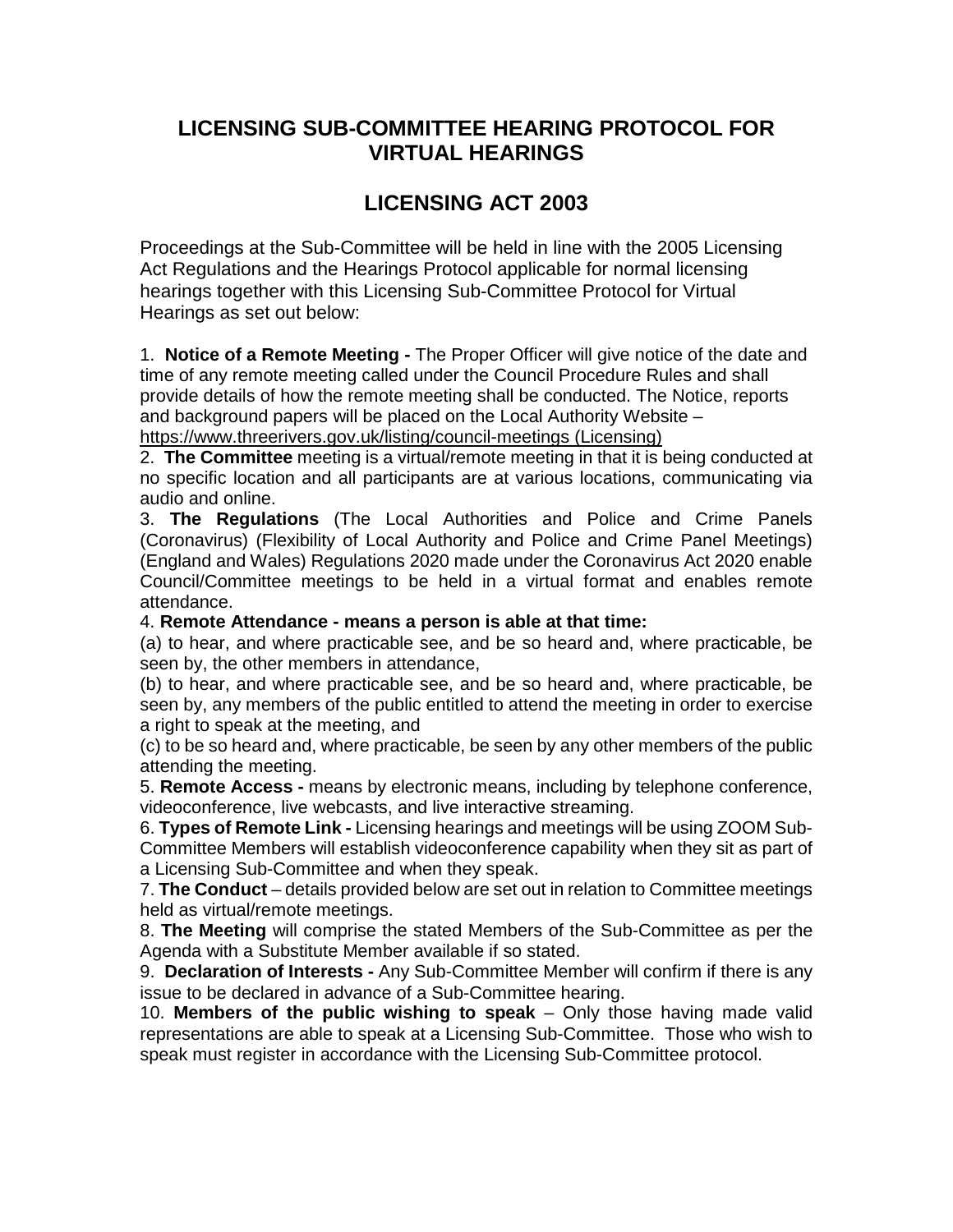11. **Other members of the public** Other members of the public who wish to hear the meeting discussion and view the remote meeting but who cannot speak under the Regulations, will be able to live stream the remote meeting using the virtual meeting link published on the agenda page on the Council's website.

12. **Ward Councillors/Other Councillors/Parish Councillors** are subject to same requirement to have provided valid representations to be entitled to speak at a Licensing Sub-Committee.

13 **Opening of the Meeting -** The Chair will open the remote meeting by confirming who is present: Members of the Sub-Committee will then introduce themselves, then the Council Officers present, the Applicant, other responsible authorities officers if present and members of the public who have registered to speak at the remote Licensing Sub-Committee.

14. **Members of the Sub-Committee** will be asked by the Chair if they wish to speak/ask questions. Members should indicate using the hand symbol on ZOOM if they wish to speak and when not speaking will be asked to have their microphone on "mute". The Chair will then call on each Sub-Committee Member in turn of who indicated a wish to speak and ask them to activate their speaker when invited to speak and give their name.

15. **Speakers outside the Committee** The Applicant and/or its legal representative, Licensing Officer, Police or other responsible authorities' representatives who are registered with the Committee Team to speak will be allowed to speak in order as directed by the Chair. Before addressing the remote meeting, each person will be asked to state their name and asked to show respect to each other and not to talk over someone who is already speaking. They will be asked to put on the mute button if not speaking. They may use the camera function if they wish when unmuted.

16. **Other Members of the Public -** Any other persons who are listening in via the Auditel live stream are accessing the Sub-Committee Hearing but are not entitled to take any active part in the meeting/hearing. The Chair has the discretion to remove any member of the public from the remote meeting by any remote means if they interrupt, try to engage in the meeting, or are abusive having been warned about their behaviour.

17. **Disruption to remote conferencing** - should any aspect of the videoconference fail, the Chair may call a short adjournment of up to ten minutes to determine whether the link can quickly be re-established. In the event of individual link failures, the Legal Adviser will determine whether it is possible to restart the proceedings or whether an adjournment needs to be called. In the event of any interruption/loss of contact with a Sub-Committee member or registered attendee, the proceedings will be halted for a short period to allow reconnection. The hearing may continue in the absence of the Applicant or those making representations dependent on the status of the proceedings. An adjournment will only be agreed in the event that proceedings are no longer quorate or if deemed necessary in the interests of all parties registered to speak.

18. **Summing up -** The Chair will direct the parties to sum up their positions before the Sub-Committee retires to consider its decision.

19. **Decision –** The Sub-Committee will retire to a separate room with the Legal Adviser/Clerk to agree its Decision and may return to ask questions of the parties if necessary. The Determination will be given in writing within 5 working days unless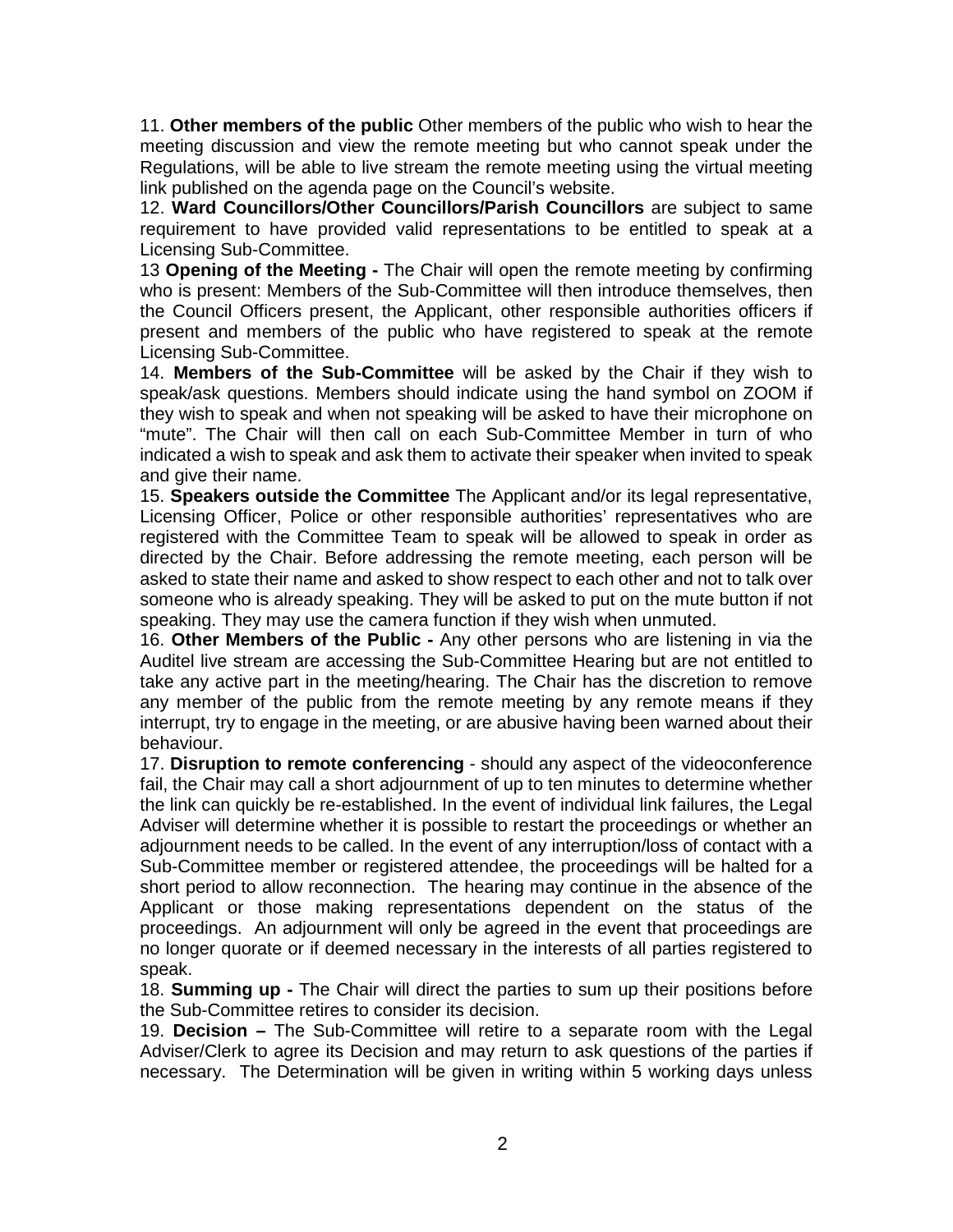the Sub-Committee states that it will return to announce its determination and confirm it in writing within 5 working days thereafter.

20. **Recording** - All meetings will be recorded and the recording placed on the Council's website for a period of 12 months.

21. **The Chair** has the discretion to amend this Protocol as necessary

In addition, for Virtual/Remote Licensing Sub-Committee Hearings will also be subject to the following:

### **ADDITIONAL INFORMATION**

#### **1. ACTIONS TO BE UNDERTAKEN IN ADVANCE OF HEARING:**

1.1. Parties are encouraged to submit brief email submissions, **at least 3 days before the hearing** is due to start summarising the points they wish to make at the hearing and the outstanding issues. Although this is voluntary, these written submissions are likely to assist in the conduct of the remote hearing and the decision making process. These should be sent to [CommitteeTeam@threerivers.gov.uk.](mailto:CommitteeTeam@threerivers.gov.uk)

1.2. Any documentary evidence that is not submitted to the Licensing Authority 3 days before the hearing will not be admitted without the agreement of all parties (in accordance with 2005 Regulation 18).

1.3. Should any party wish to rely on any points of law, specific references in the s.182 Guidance, specific references in the TRDC's Licensing Policy or any other external resources, these should be detailed in an electronic document and submitted to the Council **3 days before the hearing** and sent to [CommitteeTeam@threerivers.gov.uk.](mailto:CommitteeTeam@threerivers.gov.uk)

1.4. Any group of persons, e.g. local residents, can appoint a representative to act as their appointed spokesperson and make representations on their behalf and thus avoid duplication. The name of such representative and persons for whom he will speak, should be notified to the Sub-Committee in advance of the Sub-Committee hearing.

1.5. As this is a Public meeting, any members of the public who wish to hear the discussion but, have not made a valid representation entitling him/her to take part, may use the link published with the agenda.

1.6. Attendees are asked to familiarise themselves with the operating system used for the Virtual hearings – ZOOM. Attendees are to log in 15 minutes before the hearing starts and ensure that all possible sources of noise/interruption are controlled (e.g. pets/telephones etc.)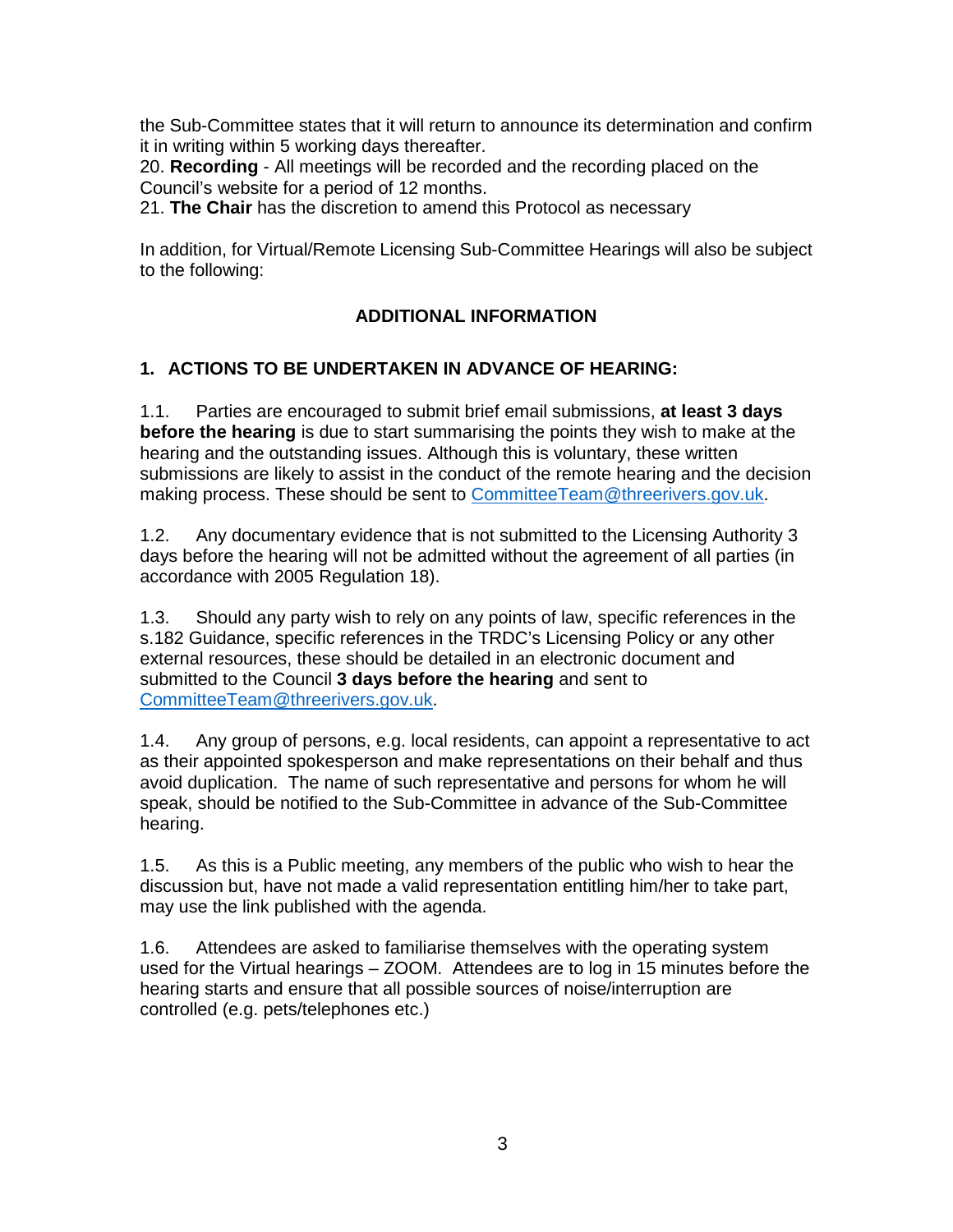#### **2. ADDITIONAL POINTS OF ORDER TO BE NOTED DURING HEARING:**

2.1. Each party shall normally be given the same amount of time in which to address the Sub-Committee. A time limit may be placed on presentations at the discretion of the Sub-Committee.

2.2. Any person behaving in a disruptive manner (e.g. being abusive, continuous interruption whilst others are speaking etc.) will be asked to leave the hearing. However, the Sub-Committee will still give such weight to any written evidence or representation submitted by that person.

2.3. Before addressing the meeting, each person will be asked to state their name and asked to show respect to each other and do not talk over someone who is already speaking.

2.4. The Chair will invite those attending to speak so no person should interrupt the proceedings.

2.5. The Chair will ask each party whether they wish to ask questions of any of the other parties. The Sub-Committee will consider any requests for permission to ask questions of other parties. The Sub-Committee will decide if questions are required in order for it to consider the case properly.

2.6. The Sub-Committee make their decision in a quasi-judicial manner and therefore have a duty to view all evidence presented before them impartially. The Sub-Committee is not bound by the formal rules of evidence. However, the Sub-Committee will carry out their duty by placing what weight they feel is appropriate given the nature of the evidence and the manner in which it was obtained, and communicated.

## **ORDER OF PROCEEDINGS AT THE VIRTUAL HEARING Licensing Sub-Committee**

## **1. CHAIR'S INTRODUCTION, OPENING COMMENTS, DECLARATION OF INTERESTS**

The Chair (with assistance of the Clerk and/or Legal Adviser) will welcome those present and ask those in attendance at the hearing to introduce themselves. The Chair will then deal with declaration of interests (if any) and then outline the procedure to be followed.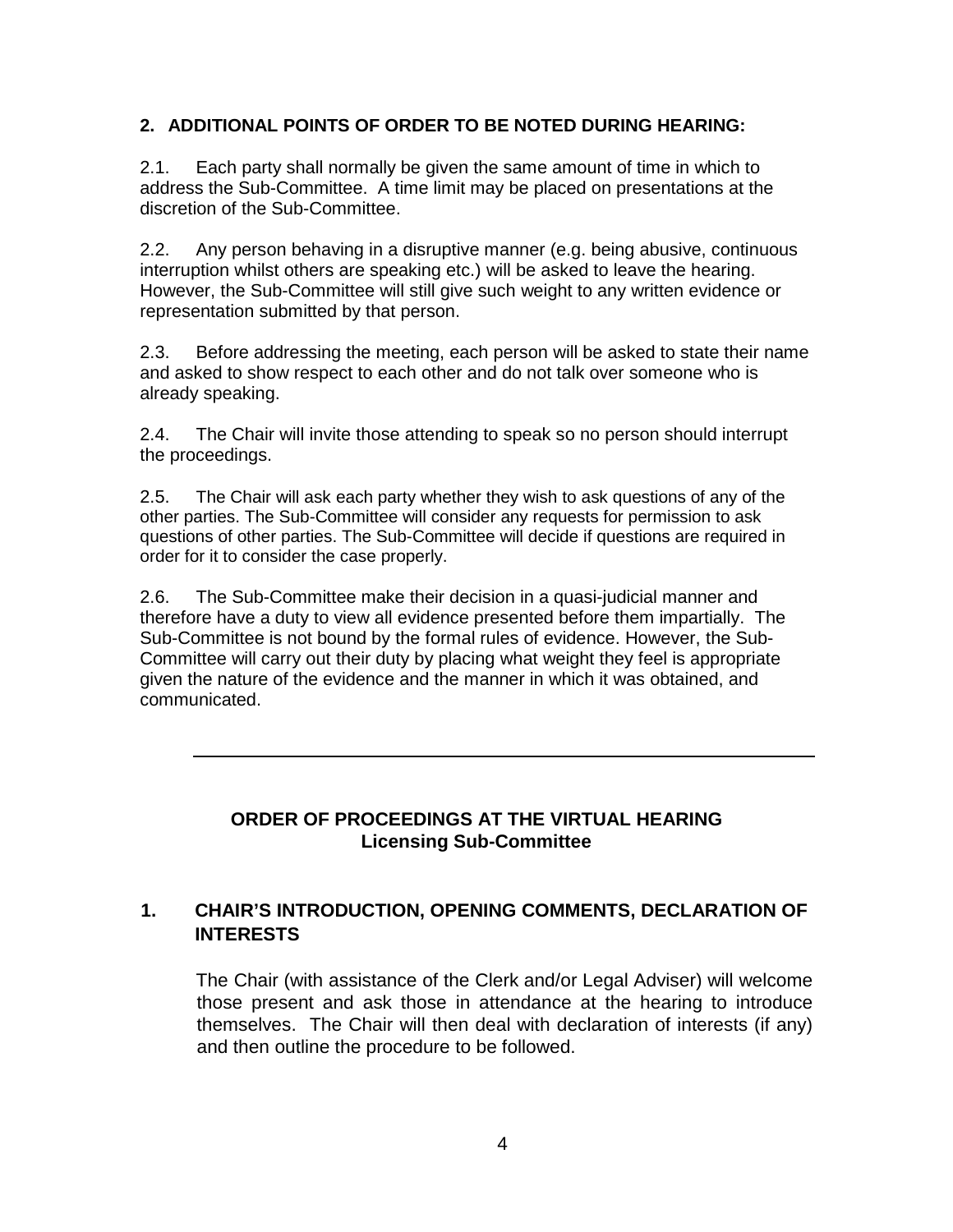## **2. LEAD LICENSING OFFICER**

2.1 To outline the application.

## **3. THE APPLICATION**

- 3.1 The Applicant and/or their representative to address the Sub-Committee, present information in support of the application, and to call any witnesses in support of the application, one witness at a time.
- 3.2 The Applicant and each of their witnesses may be questioned by:
	- Members of the Sub-Committee
	- The Sub-Committee's Legal Adviser

## **4. THE REPRESENTATIONS**

- 4.1 Any Party making representations and/or their representative to address the Members of the Sub-Committee, providing any information in support of their representation, and to call any witnesses in support of their representation.
- 4.2 These representations will be taken in the following order:
	- Police Representation
	- Fire Service Representation
	- Environmental Health Representation
	- Social Services Representation
	- Public Representation
	- Other interested parties
- 4.3 The party and any of their witnesses may be questioned by:
	- Members of the Sub-Committee
	- The Sub-Committee's Legal Adviser

This will be repeated for each person making representations.

4.4 Where there are groups of individuals with a common interest, for example Local Residents, presentation through an appointed spokesperson is preferred but not mandated.